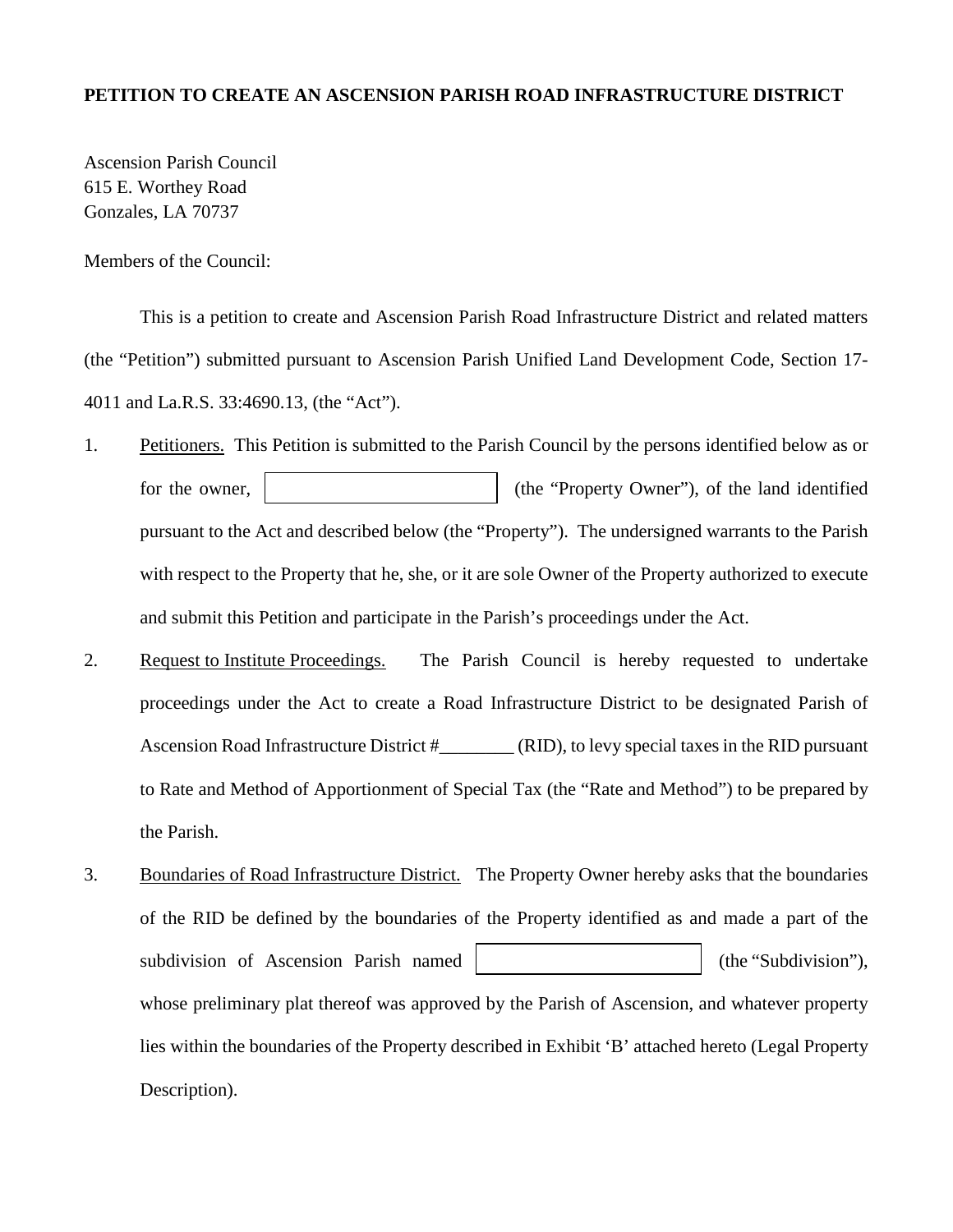- 4. Purpose of the Road Infrastructure District. The RID shall be created for the purpose of aiding the Parish of Ascension in its financing the maintenance of public roads or streets to be dedicated by the Property Owner for public use as depicted on the proposed plat of the Subdivision attached hereto as Exhibit 'B-1' for reference and further described in Exhibit 'A' attached hereto and incorporated herein by reference (the "Facilities"). The plat is attached as a visual reference only. The boundaries of said RID shall be in accordance with the Legal Property Description and the Legal Property Description (Exhibit 'B') shall supersede the plat should any discrepancy arise.
- 5. Elections. The Property Owner, as the sole owner of the Property, hereby asks that the Parish Council hold two (2) public hearings to authorize the special taxes and establish an appropriations limit for the RID and pertinent special taxes.
- 6. Waivers. To expedite the completion of the proceedings for the RID, the Property Owner waives all notices of hearings and all notices of election, and applicable waiting periods under the

Act. The Property Owner also waives any requirement for the election, under the Act.

The name of the owner of record of such property and the petition and its mailing address is:



By executing this Petition, the persons below agree to all of the above.

[Company]

| Bv:                         |
|-----------------------------|
| [Authorized Representative] |
| [Title]                     |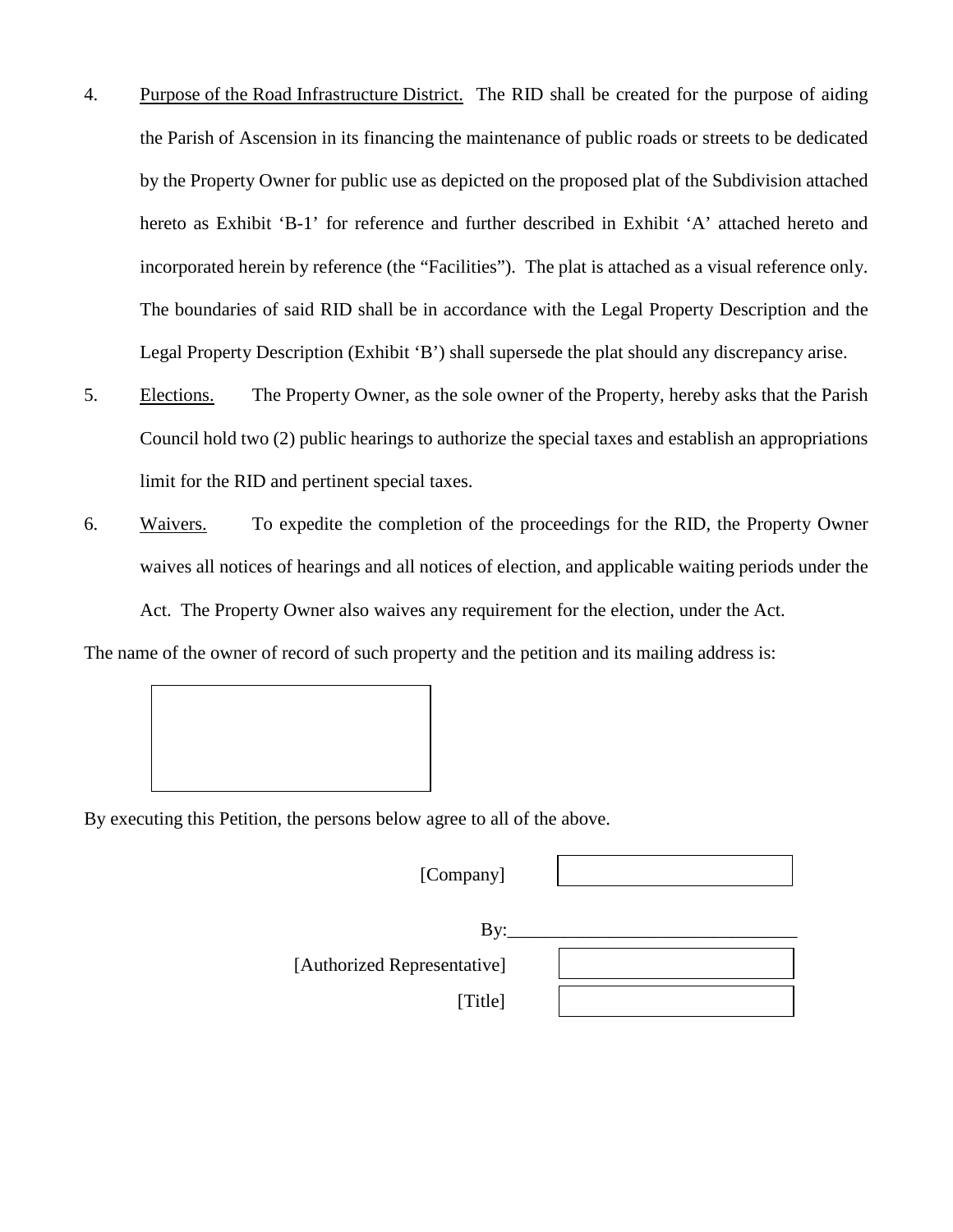#### **EXHIBIT A**

#### **PROPOSED DESCRIPTION OF FACILITIES TO BE MAINTAINED BY RID**

Ascension Parish Government

Road Infrastructure District #\_\_\_\_\_\_\_\_\_

### **FACILITIES**

It is intended that the RID will be authorized to maintain all or a portion of the costs of any of the

following facilities located in the Subdivision: Subdivision:

- 1. Linear Feet of Street, including all necessary components of construction thereof.
- 2. Linear Feet of Bridge, including all necessary components of construction thereof.
- 3. 1 | Linear Feet of Culvert/Cross-Drain within the Street ROW, length and size as per record drawings.

4. Street Lights, including all necessary components of construction thereof.

The facilities include the costs of design, engineering and planning, the costs of any environmental studies, or other reports, costs related to landscaping and irrigation, soils testing, permits, and inspection fees, insurance, legal and related overhead costs, coordination and supervision and any other costs or appurtenances related to the maintenance of roads dedicated in the RID.

#### OTHER:

The RID may also finance any of the following:

- 1. Bond related expenses, including underwriters discount, reserve fund, capitalized interest, letter of credit fees and expenses, bond and disclosure counsel fees and expenses, bond remarketing costs, and all other incidental expenses.
- 2. Administrative fees of the Parish and the bond trustee or fiscal agent related to the RID and the Bonds.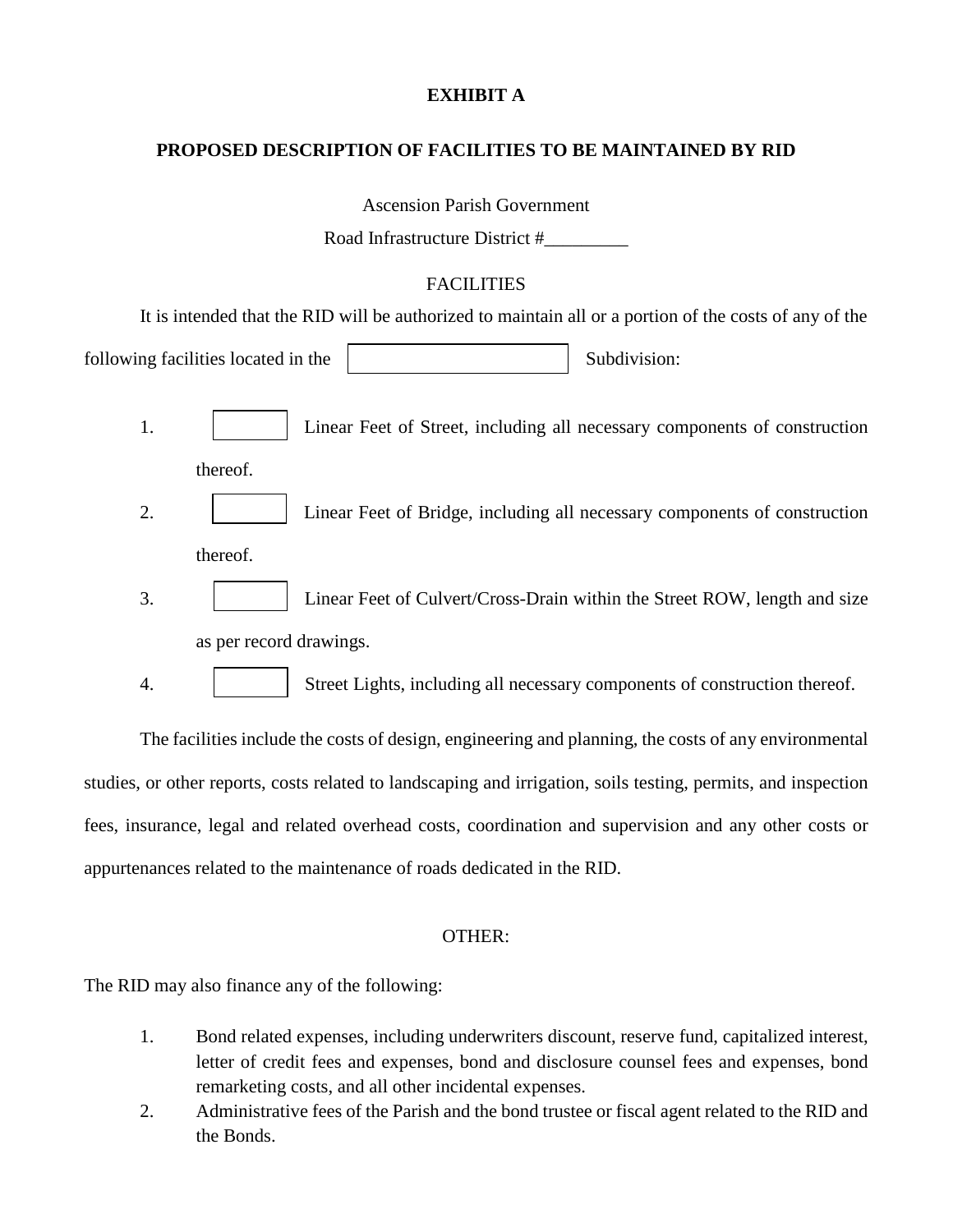# PROPERTY DESCRIPTION

EXHIBIT "B"